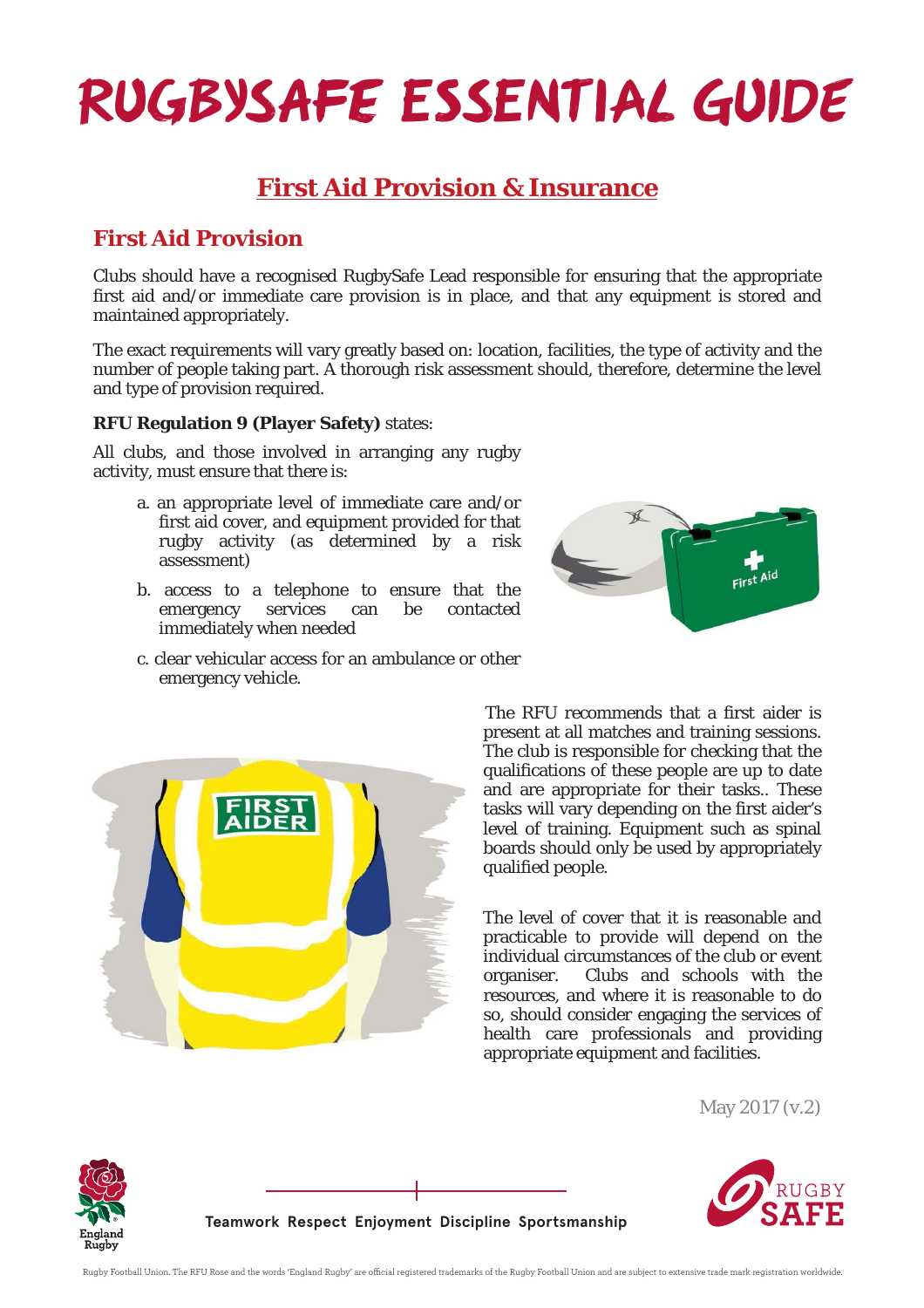# **RUGBYSAFE ESSENTIAL GUIDE**

The First Aid and Immediate Care Community Game Guidelines provide more information on the minimum recommended levels of provision and training. A downloadable version is available at:

www.englandrugby.com/rugbysafe/playing-environment

More information on the RFU Emergency First Aid in Rugby Union course and other training opportunities are available at: www.englandrugby.com/rugbysafe/education

### **Insurance for those Providing First Aid and Immediate Provision**

It is very unlikely that any action would be taken against a

first aider using the first aid training they have received. The RFU Club's Public Liability provides full cover for lay providers of first aid (e.g. coaches, referees and other volunteers and for anyone including Health Care and Allied Health Professionals who provide first aid in the event of an emergency e.g. a Good Samaritan act.)

All clubs, schools and other rugby activity organisers should check that any healthcare and allied healthcare professionals engaged to provide services have their own indemnity insurance in place, and that it covers them to work within rugby. To date the RFU have not been made aware of any problems or additional charges being made on any groups, other than a few doctors, for individuals working in amateur rugby and lower levels of semi-professional and professional rugby. Doctors' indemnity providers vary significantly in their approach and deal with each case individually, and decisions on any additional charges vary both between and within each provider, based on a number of factors. Personal indemnity cover for Health Care Professionals is not covered by the RFU Clubs' Public Liability Insurance, although it does provide limited clinical negligence liability cover for the club and its members for (up to £1 million). Providing such cover on a national basis is not financially feasible.

Clubs, schools and other rugby activity organisers who engage such personnel, or deploy volunteers in this capacity should be aware of deployment responsibility and potential vicarious liability for their actions.

The RFU Insurance provides liability cover for clubs at level 3 and below in respect of first aiders carrying out their duties for the club. Premiership and Championship clubs should check their insurance policies and satisfy themselves that they have adequate cover.

Further information regarding the insurance arranged for RFU Level 3 clubs and below can be found at: www.englandrugbyinsurance.co.uk

| Chichennes Chichenne Tees Sattemenet InternatiOnal<br><b>Now</b>                                                                                                                                                                            |                                                 |
|---------------------------------------------------------------------------------------------------------------------------------------------------------------------------------------------------------------------------------------------|-------------------------------------------------|
| Welcome to the RFU England<br>Rugby Insurance Centre                                                                                                                                                                                        | <b>INFO FOR</b>                                 |
| You're covered<br>Perhies Slade are now the HTU brokers of Clair Liability insurance: his to have to<br>bein members, claim and staff work regarder to minimize rails and bein make runs toply or<br>sale on analog the sixth for energoin- | <b>PLAYERS</b><br>霊                             |
| One place for all your insurance information<br>This selector is designed to help convertery question you might have about the insurance<br>aren't to without an except of some representation of the RFU.                                  | <b>COACHES</b>                                  |
| Tournal limit information shout all the close sympaths for lost for the MV right here.<br>including members have not This<br>Developing concerney of the interturner have.                                                                  | <b>REFEREES &amp; MA</b><br><b>OFFICIALS</b>    |
| Just like you write continuous about what we do, and id you can't hard what and a looking.<br>first relationshipsed for following written and<br>MAKE A CLAIM THE                                                                           | <b>NON-AFFILIATED</b><br><b>TFAMS</b><br>GAL 49 |
|                                                                                                                                                                                                                                             | MEDICAL PERSONNE<br><b>COLORED</b>              |

 $May 2017 (v.2)$ 





**Teamwork Respect Enjoyment Discipline Sportsmanship**